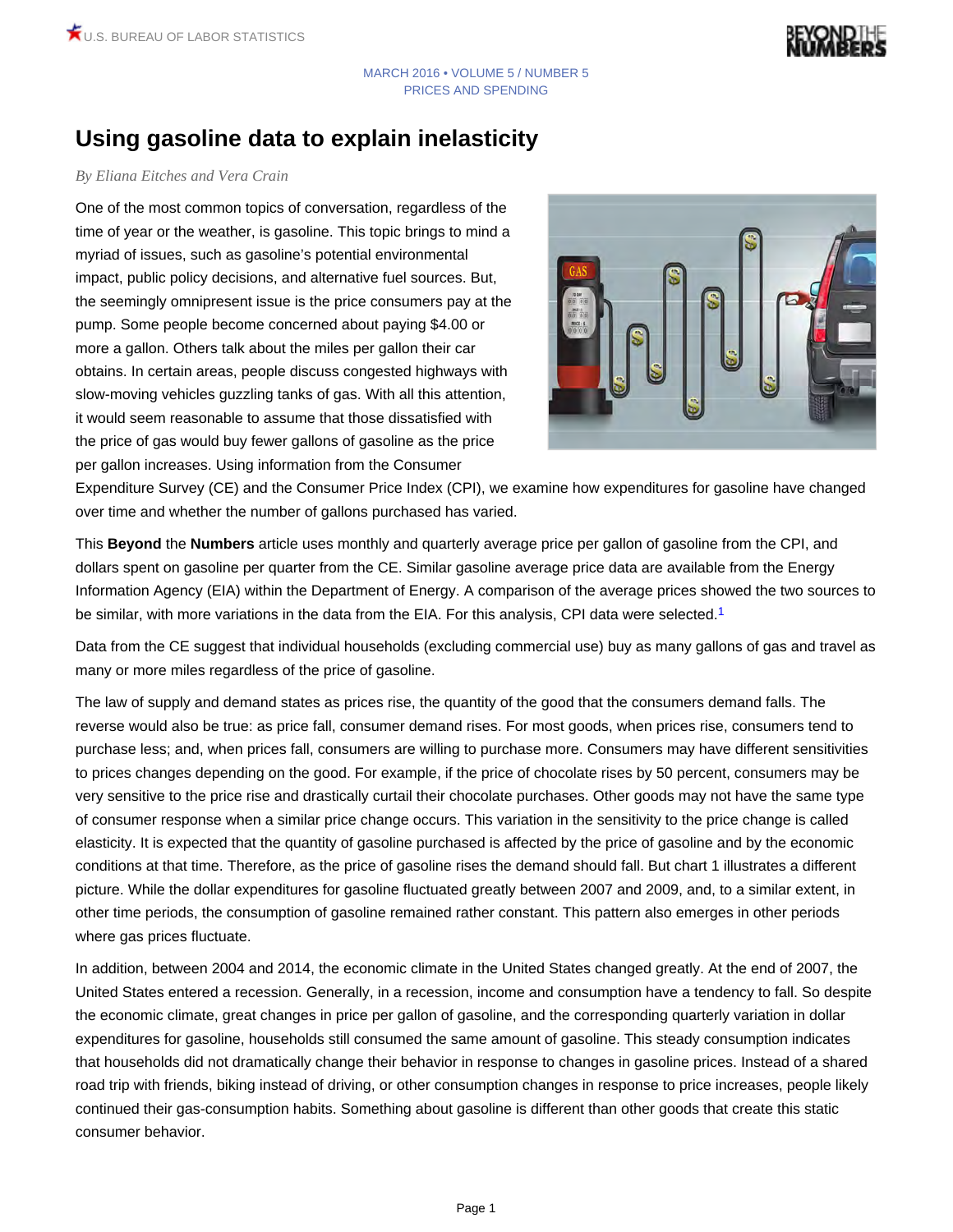

The law of supply and demand predicts consumers should reduce purchases when prices of a good rises. According to chart 1, the estimated gallons purchased by a household has remained rather constant each quarter over the past 11 years. As spending on gasoline (including out-of-town trips) has climbed due to gasoline prices rising, one would believe that it would lead to households purchasing less. However, that is not the trend being displayed and as gasoline prices increased, spending on gasoline also increased. The expectation is that as the price per gallon rises, a corresponding decline in demand for gasoline would occur.

## **Why doesn't gasoline follow the pattern of elastic goods?**

When the quantity of a good demanded is relatively insensitive to changes in price, the good is said to have a relatively inelastic price elasticity of demand. So, when events happen to change the price of a good, consumers' demand for that good does not change commensurately. This could be because a good is a necessity. Or, it could be because the good cannot be substituted for another good. The demand for the good may be inelastic because of personal preference, meaning the consumer prefers some amount of consumption regardless of the good's price.

Tobacco products and certain medications have a low price elasticity of demand and the reasons for their inelasticity varies. In essence, inelastic goods are not easily replaced by another good. If one is prescribed insulin, one needs that specific medication and cannot replace it with another. Similarly, the addictive quality of tobacco causes an inelastic demand for tobacco products for many individuals, despite significant price increases related to taxation and reductions their real income.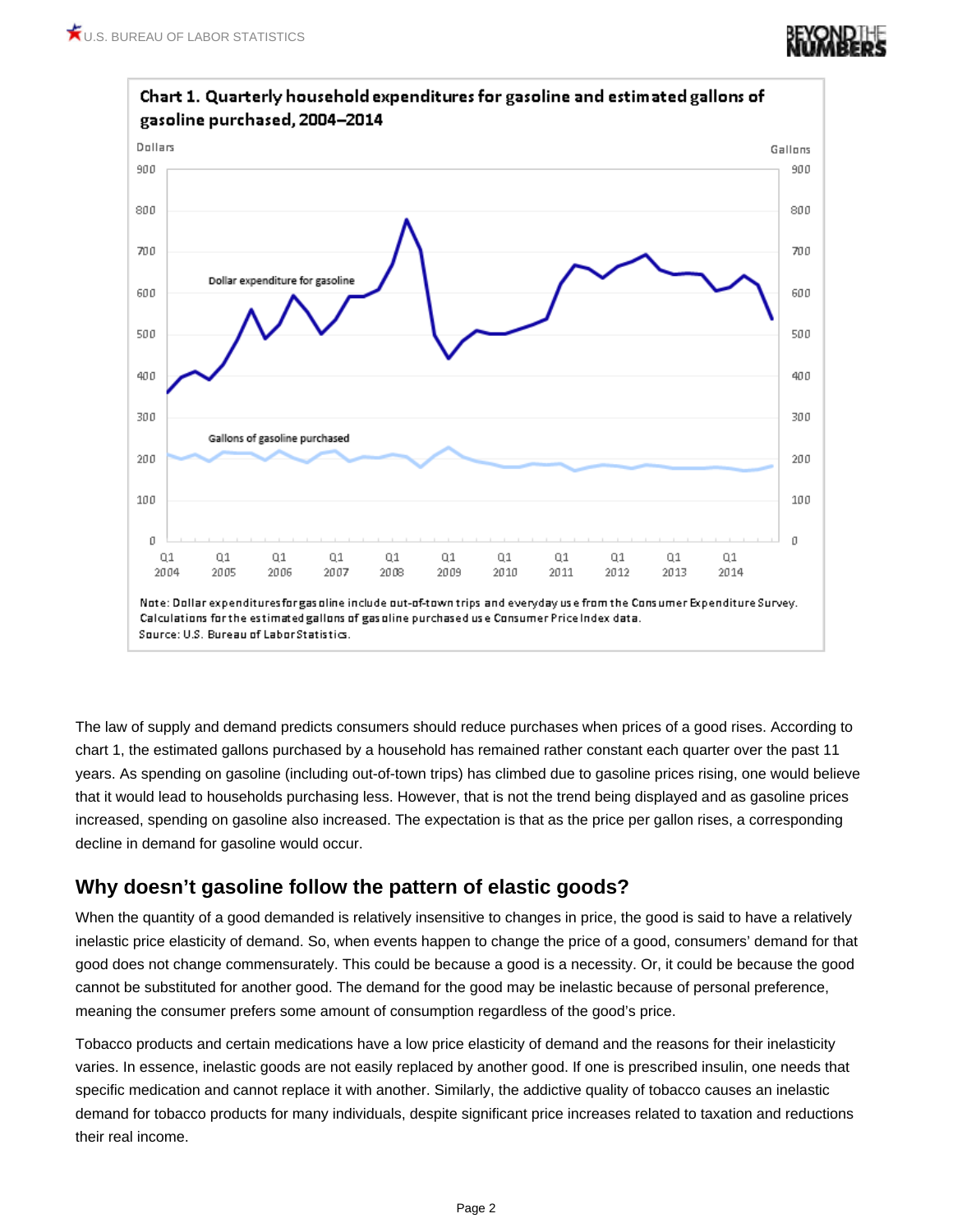

### U.S. BUREAU OF LABOR STATISTICS

Still, while the estimated number of gallons purchased is inelastic in regards to price, the average number of gallons bought per household has drifted lower over the past 11 years. (See chart 2.) Annual estimated gallons of gasoline purchased had been 816 gallons per household in 2004, before climbing to 844 gallons in 2005, and falling from 2010 onward. In 2014, the estimated average for gasoline consumption a year had fallen to 707 gallons.



<span id="page-2-0"></span>Chart 2 illustrates the gradual decrease in the average number of gallons purchased per household. The decrease may reflect the ability of consumers to elect to choose more fuel efficient cars as they have replaced older vehicles throughout the 11-year span. However, research does show that households tend to keep older vehicles longer as incomes stagnated or declined and the cost of replacement rose.<sup>[2](#page-3-1)</sup> The data also suggest a gradual long-term change in consumer transportation preferences. In addition, the CE data show the average number of vehicles owned by households has remained constant at either 1.9 or 2.0 over the same period.

### **But…what makes the demand inelastic for gasoline?**

There are many reasons that can make demand for a good inelastic. With gasoline, there are few substitute goods–a good that, if consumed, can reduce the consumption of another good. Examples of substitute goods are cable television and satellite television: if one consumes cable television, one will likely not consume satellite television, and vice versa. Another example, ignoring the taste preferences, would be between two similar tasting colas. If the price of cola A increases relative to the price of cola B, one may substitute cola A with cola B.

With gasoline, one may take public transportation instead of driving, but that is dependent on public transportation being available. Another potential substitute would be utilizing automobiles that operate on alternative energy such as electricity.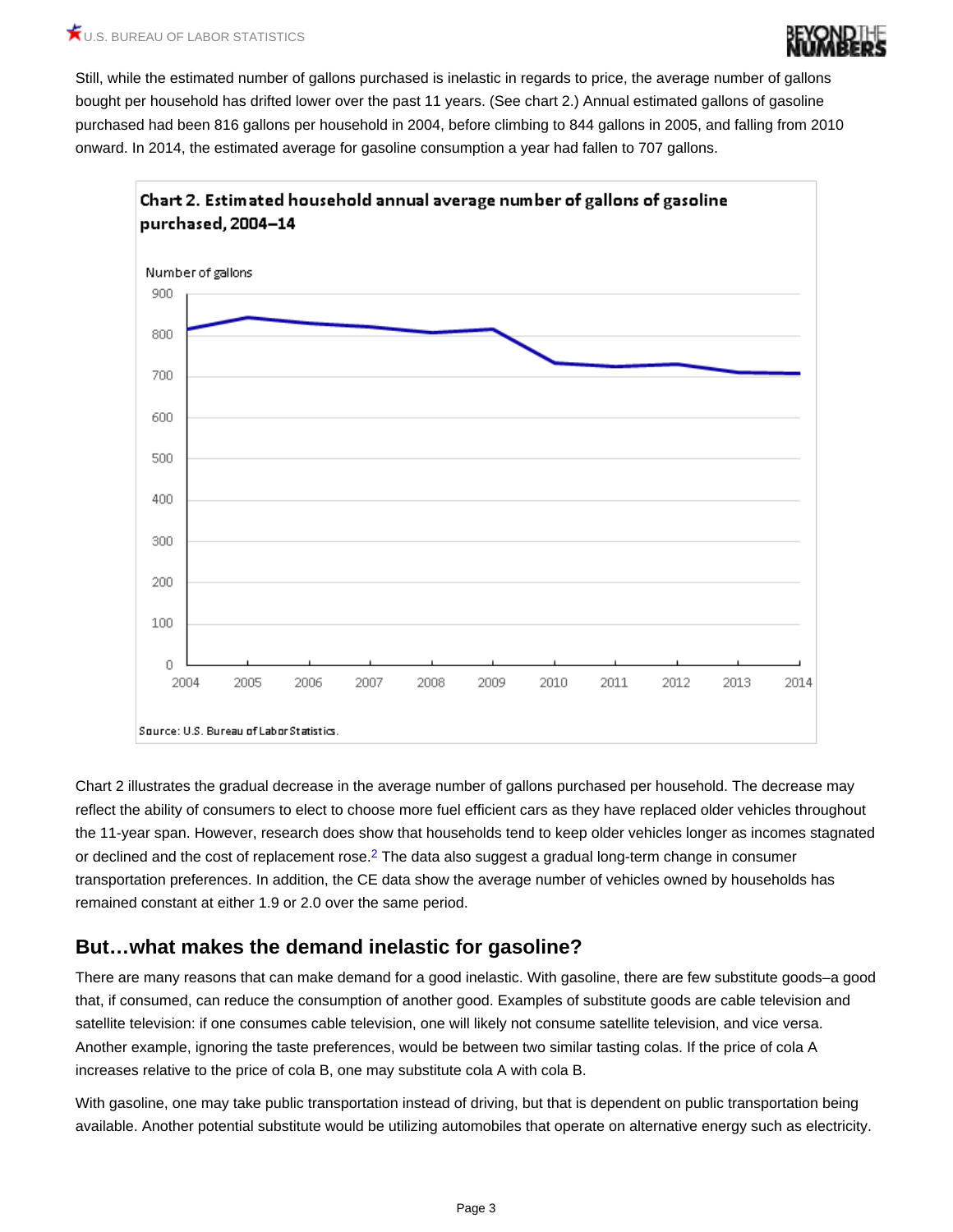### $\bigstar_{\text{U.S. BUREAU OF LABOR STATISTICS}}$



Because electric cars are more expensive than gas-fueled vehicles and the infrastructure for charging these vehicles is not widely established in the United States this option is out of reach for most. Walking, biking, or carpooling also represent substitutes for gasoline consumption. But, there is a limited distance one can walk or bike, and carpooling may not be an available option. There has been a decrease in annual consumption of gasoline. (Chart 2.) However, CPI and CE data do not reflect that driving available vehicles that get better miles per gallon have caused a major decrease in average household consumption based on the price per gallon.

Without available substitutes, the demand for gasoline remains constant. Combined with the car culture of the United States, where most people use an automobile as their primary form of transportation, gasoline is in a subclass of normal goods called "necessity goods." Meaning the good is a necessity for many daily functions and reducing consumption is difficult even when the good becomes increasingly costly. Gasoline is difficult to substitute and necessary to many citizens for daily life. Considering these two factors a relatively inelastic demand for gasoline becomes intuitive.

Noting the continuous demand for gasoline and the relative stability of the estimated gallons of gasoline bought quarterly between 2004 and 2014, it is difficult to identify what will alter this trend. It seems that a doubling in price per gallon did not alter consumer's consumption habits. Understanding consumers' purchasing behavior gives us insight on how households may navigate budgeting the rest of their discretionary spending. Because gasoline is probably deemed "necessary", other household purchases may get delayed or curtailed when the price of gasoline rises.

*This Beyond the Numbers article was prepared by Eliana Eitches formerly a summer intern and Vera Crain, economist in Office of Prices and Living Conditions, U.S. Bureau of Labor Statistics. Email: [crain.vera@bls.gov](mailto:crain.vera@bls.gov); telephone: (202) 691-5640.*

*Upon request, the information in this article will be made available to individuals who are sensory impaired. Voice phone: (202) 691-5200. Federal Relay Service: 1-800-877-8339. This article is in the public domain and may be reproduced without permission.*

#### **NOTES**

<span id="page-3-0"></span>[\[1\]](#page-0-0)Similar gasoline average price data are available from the Energy Information Agency (EIA) within the Department of Energy. A comparison of the average prices showed the two sources to be very similar, with more fluctuations in the data from the EIA. For the purpose of this analysis, CPI data were selected. See the analytical article comparing CPI and EIA measures of gasoline price change by Malik Crawford and Stephen B. Reed, "Measures of gasoline price change," *Beyond the Numbers: Prices Spending*, vol. 2, no. 23 (U.S. Bureau of Labor Statistics, September 2013), [http://](http://www.bls.gov/opub/btn/volume-2/measures-of-gasoline-price-change.htm) [www.bls.gov/opub/btn/volume-2/measures-of-gasoline-price-change.htm.](http://www.bls.gov/opub/btn/volume-2/measures-of-gasoline-price-change.htm)

<span id="page-3-1"></span>[\[2\]](#page-2-0)Ryan Pfirrmann-Powell, "Americans' aging autos," *Beyond the Numbers: Prices Spending*, vol. 3, no. 9 (U.S. Bureau of Labor Statistics, May 2014), [http://www.bls.gov/opub/btn/volume-3/americans-aging-autos.htm](http://www.bls.gov/opub/btn/volume-2/measures-of-gasoline-price-change.htm).

#### **SUGGESTED CITATION**

Eliana Eitches and Vera Crain, "Using gasoline data to explain inelasticity," Beyond the Numbers: Prices and Spending,<br>vol. 5, no. 5 (U.S. Bureau of Labor Statistics, March 2016), http://www.bls.gov/opub/btn/volume-5/using [explain-inelasticity.htm](http://www.bls.gov/opub/btn/volume-5/using-gasoline-data-to-explain-inelasticity.htm)

#### **UPCOMING ARTICLES**

• Employment patterns in political organizations